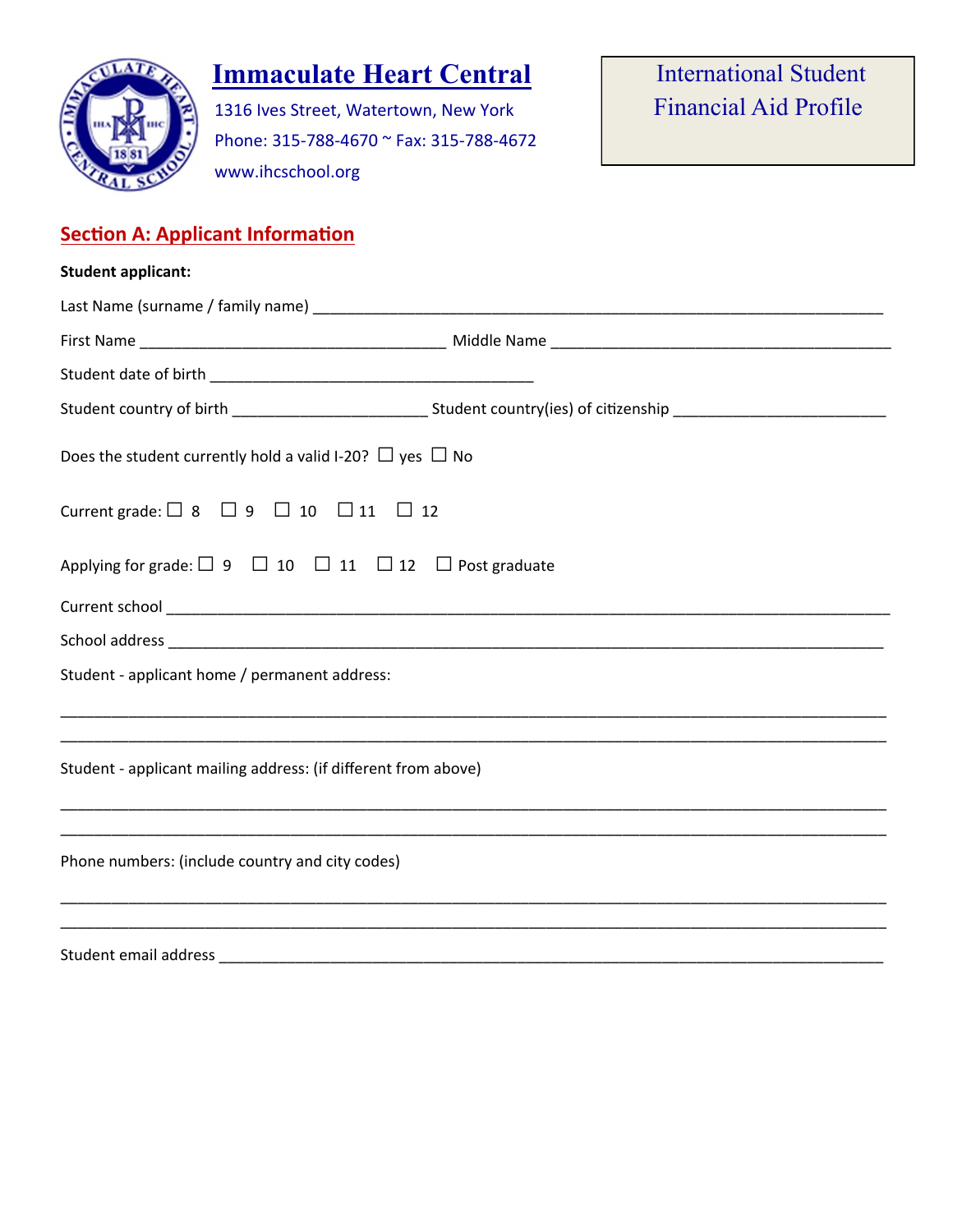## **Section B: Parent or Guardian Information**

| The student-applicant resides with: $\Box$ Mother $\Box$ Father $\Box$ Stepmother $\Box$ Stepfather                                                                                                                                 |                            |                       |  | $\Box$ Grandparent |
|-------------------------------------------------------------------------------------------------------------------------------------------------------------------------------------------------------------------------------------|----------------------------|-----------------------|--|--------------------|
|                                                                                                                                                                                                                                     |                            |                       |  |                    |
|                                                                                                                                                                                                                                     |                            |                       |  |                    |
| Does any parent file a U.S. Federal tax return? □ Yes                                                                                                                                                                               | $\Box$ No                  |                       |  |                    |
|                                                                                                                                                                                                                                     |                            |                       |  |                    |
|                                                                                                                                                                                                                                     |                            | (Last, First, Middle) |  |                    |
|                                                                                                                                                                                                                                     |                            |                       |  |                    |
|                                                                                                                                                                                                                                     |                            |                       |  |                    |
| Home address (if different from applicant)                                                                                                                                                                                          |                            |                       |  |                    |
|                                                                                                                                                                                                                                     |                            |                       |  |                    |
|                                                                                                                                                                                                                                     |                            |                       |  |                    |
|                                                                                                                                                                                                                                     |                            |                       |  |                    |
| Number of years with employer _________                                                                                                                                                                                             | $\Box$ Full Time           | □ Part Time           |  |                    |
| Parent / Guardian 2 Name <b>Access 2 Name Access 2 Name Access 2 Name Access</b> 2 Name Access 2 Name Access 2 Name Access 2 Name Access 2 Name Access 2 Name Access 2 Name Access 2 Name Access 2 Name Access 2 Name Access 2 Name |                            |                       |  |                    |
|                                                                                                                                                                                                                                     |                            | (Last, First, Middle) |  |                    |
|                                                                                                                                                                                                                                     |                            |                       |  |                    |
|                                                                                                                                                                                                                                     |                            |                       |  |                    |
| Home address (if different from applicant)                                                                                                                                                                                          |                            |                       |  |                    |
|                                                                                                                                                                                                                                     |                            |                       |  |                    |
|                                                                                                                                                                                                                                     |                            |                       |  |                    |
|                                                                                                                                                                                                                                     |                            |                       |  |                    |
| Number of years with employer _________                                                                                                                                                                                             | $\Box$ Full Time           | $\Box$ Part Time      |  |                    |
| <b>Dependent Information</b>                                                                                                                                                                                                        |                            |                       |  |                    |
| How many people are dependent upon the family for daily living expenses?                                                                                                                                                            |                            |                       |  |                    |
| List dependents in the household:                                                                                                                                                                                                   |                            |                       |  |                    |
| Name:                                                                                                                                                                                                                               | Relationship to applicant: |                       |  | Age:               |
|                                                                                                                                                                                                                                     |                            |                       |  |                    |
| Name:                                                                                                                                                                                                                               | Relationship to applicant  |                       |  | Age:               |
| Name:                                                                                                                                                                                                                               | Relationship to applicant: |                       |  | Age:               |
| Name:                                                                                                                                                                                                                               | Relationship to applicant: |                       |  | Age:               |
| Name:                                                                                                                                                                                                                               | Relationship to applicant: |                       |  | Age:               |
| Name:                                                                                                                                                                                                                               | Relationship to applicant: |                       |  | Age:               |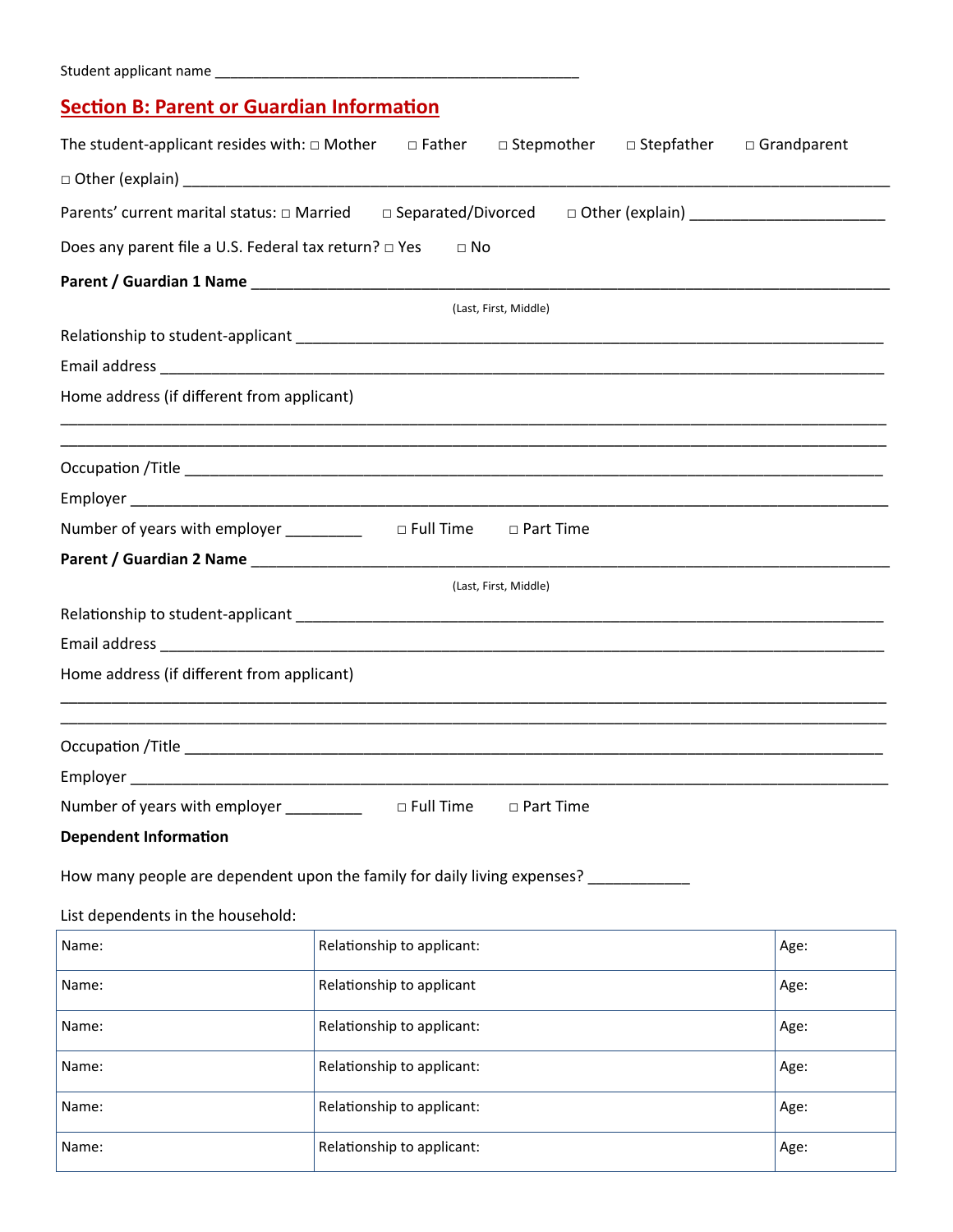#### **Section C: Financial Information**

What is the official exchange rate of your country's currency to the U.S. dollar: \_\_\_\_\_\_\_\_\_\_\_\_\_\_\_\_ = 1.00 USD

List your families annual income for the current calendar year and estimate for the next year:

| <b>Source of Income</b>               | <b>This Year</b> | <b>Next Year</b> |
|---------------------------------------|------------------|------------------|
| Parent 1 salary                       | US\$             | US\$             |
| Parent 2 Salary                       | US\$             | US\$             |
| Rental Property income                | US\$             | US\$             |
| Business net income                   | US\$             | US\$             |
| Interest or dividend income           | US\$             | US\$             |
| Pension / annuity / retirement income | US\$             | US\$             |
| Income earned by student applicant    | US\$             | US\$             |
| Other Income (Please explain)         | US\$             | US\$             |
| <b>Annual Expenses</b>                | <b>This Year</b> | <b>Next Year</b> |
| Annual taxes paid to Government       | US\$             | US\$             |
| Rent / Mortgage                       | US\$             | US\$             |
| Health insurance / Medical            | US\$             | US\$             |
| Automobile                            | US\$             | US\$             |
| Food                                  | US\$             | US\$             |
| Clothing                              | US\$             | US\$             |
| Utilities                             | US\$             | US\$             |
| Annual loan payments                  | US\$             | US\$             |
| Vacations                             | US\$             | US\$             |
| Household help/maid/cook/nanny        | US\$             | US\$             |
| other                                 | US\$             | US\$             |

| Does your family employ other people? $\Box$ Yes $\Box$ No |  |
|------------------------------------------------------------|--|
|                                                            |  |

If yes, how many are employed? \_\_\_\_\_\_\_\_\_\_\_ In the home \_\_\_\_\_\_\_\_\_\_ In the family business \_\_\_\_\_\_\_\_\_\_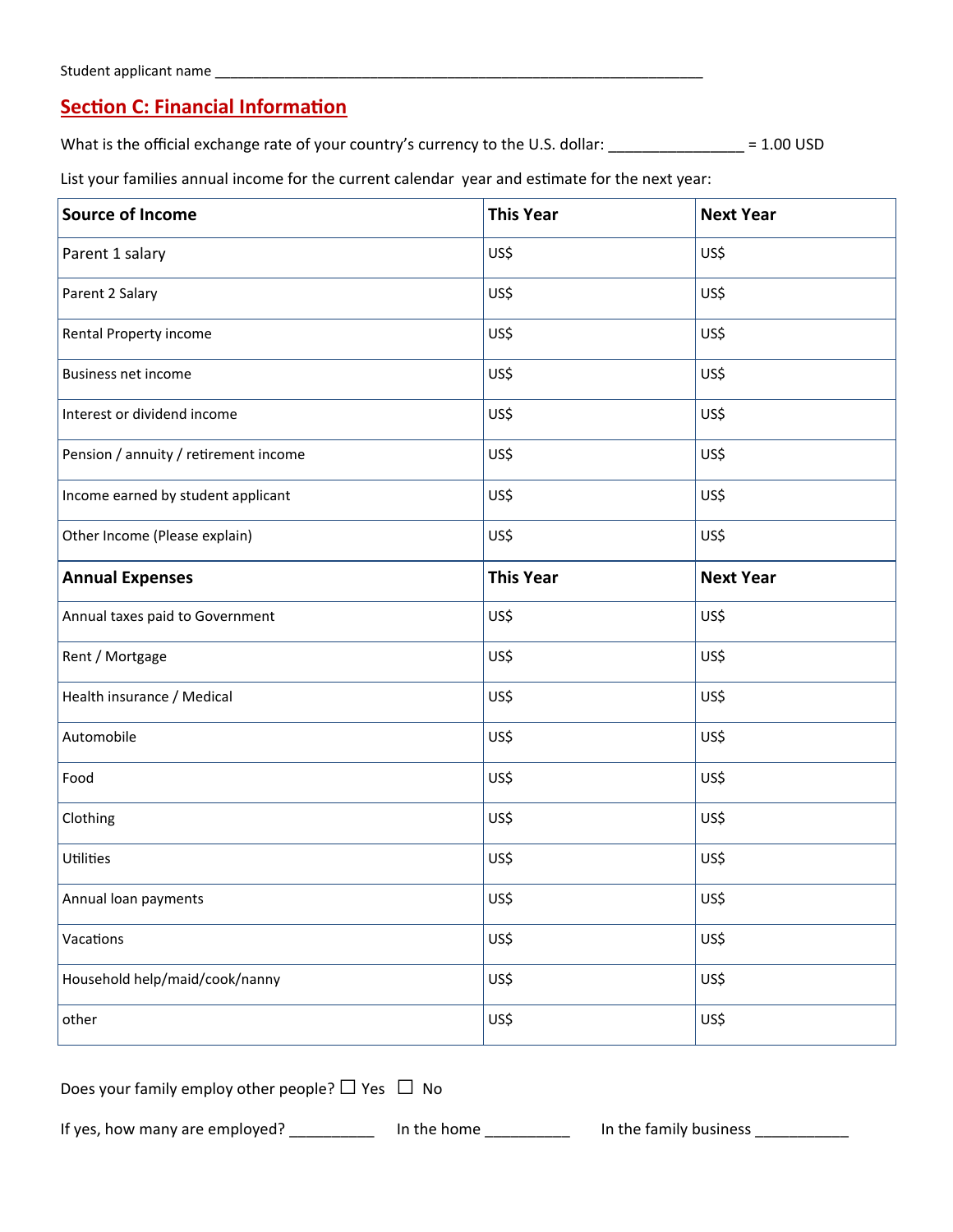| Student applicant name |  |
|------------------------|--|
|                        |  |
|                        |  |

#### **Family Assets**

#### **Home/Residence**

| Does your family own its own home? $\Box$ Yes                                                 |     |                            | $\Box$ No |  |  |                  |                       |  |  |
|-----------------------------------------------------------------------------------------------|-----|----------------------------|-----------|--|--|------------------|-----------------------|--|--|
|                                                                                               |     |                            |           |  |  |                  |                       |  |  |
|                                                                                               |     |                            |           |  |  |                  |                       |  |  |
|                                                                                               |     |                            |           |  |  |                  |                       |  |  |
|                                                                                               |     |                            |           |  |  |                  |                       |  |  |
| Is either parent self-employed or holding interest in a family business? $\Box$ Yes $\Box$ No |     |                            |           |  |  |                  |                       |  |  |
|                                                                                               |     |                            |           |  |  |                  |                       |  |  |
|                                                                                               |     |                            |           |  |  |                  |                       |  |  |
| Total amount of current cash / savings                                                        |     |                            |           |  |  |                  |                       |  |  |
| <b>Other Assets</b>                                                                           |     |                            |           |  |  |                  |                       |  |  |
| Total amount of investments (stock, bonds, etc.)                                              |     |                            |           |  |  |                  |                       |  |  |
| Retirement savings                                                                            |     |                            |           |  |  |                  |                       |  |  |
| Debts owed to family                                                                          |     |                            |           |  |  |                  |                       |  |  |
| Assets owned to family                                                                        |     |                            |           |  |  |                  |                       |  |  |
| Does your family have any money, property, or assets in another country? $\Box$ Yes           |     |                            |           |  |  | $\Box$ No        |                       |  |  |
| Does your family receive income from these assets? $\Box$ Yes $\Box$ No If yes, US\$ $\Box$   |     |                            |           |  |  |                  |                       |  |  |
| <b>Educational Expenses</b>                                                                   |     |                            |           |  |  |                  |                       |  |  |
| List all dependent children and educational expenses incurred for each:                       |     |                            |           |  |  |                  |                       |  |  |
| <b>Child's Name</b>                                                                           | Age | <b>School / University</b> |           |  |  | US\$ Annual Cost | Amount paid by family |  |  |
|                                                                                               |     |                            |           |  |  |                  |                       |  |  |
|                                                                                               |     |                            |           |  |  |                  |                       |  |  |
|                                                                                               |     |                            |           |  |  |                  |                       |  |  |

How much can your family contribute toward all educational expenses next year? US\$ \_\_\_\_\_\_\_\_\_\_\_\_\_\_\_\_\_\_\_\_\_\_\_\_\_\_\_

How much can your family contribute toward the student applicant's educational expenses? US\$ \_\_\_\_\_\_\_\_\_\_\_\_\_\_\_\_\_